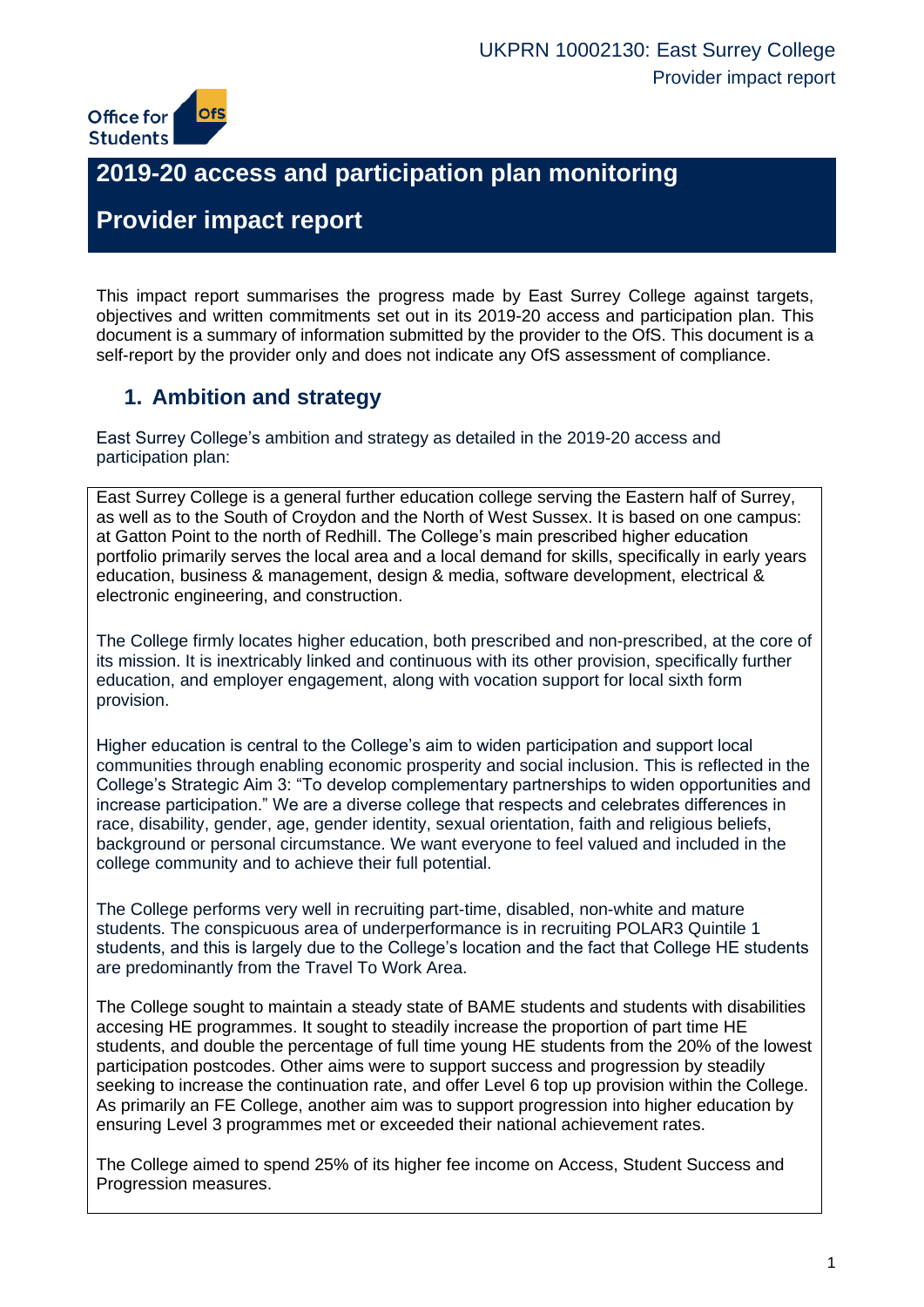#### UKPRN 10002130: East Surrey College

#### Provider impact report

The College allocated the largest percentage of its Access and Participation Fund (55%) to bursaries primarily in order to increase the percentage of students from low participation neighbourhoods. The College's performance was below benchmark and it believed that this financial support, coupled with increased outreach activities that focus on the funding of degree-level study, would help break down concerns amongst many potential students on the cost of pursuing an HE qualification. A bursary was identified as being more attractive to students from a widening participation background as it offered immediate financial support for course materials, travel and other personal or financial matters which can impact on attendance and continuation.

An allocation of 20% of the Access and Participation Fund was aimed at outreach (15%) and progression (5%) activities. This was to support the College's Marketing and School's liaison functions and further improve the advice and guidance given to HE students wishing to progress on to postgraduate study or employment. The additional funding supported the cost of delivering additional events, increasing staffing at events, producing information for applicants and providing support in College for students applying for HE, further HE study and seeking employment.

25% of the Access and Participation Fund was allocated to strategies to increase success in order to help students who encountered either personal circumstances or academic challenges to complete their programme. As a further education college, our HE offer targets students with a lower UCAS entry profile enabling a large number of people who are not able to study at a higher education institution achieve a degree-level qualification. This lower entry profile attracts a large number of students who experience academic challenges but do not qualify for additional statutory support. By increasing the number of additional learning support hours available to HE students, the College anticipates that its continuation rate will increase.

[Footnote: East Surrey College merged with John Ruskin College in February 2019 which was not anticipated in the original 2019/20 Access and Particiption Plan. The John Ruskin College campus does not offer Higher Education programmes currently, but will in the medium term.]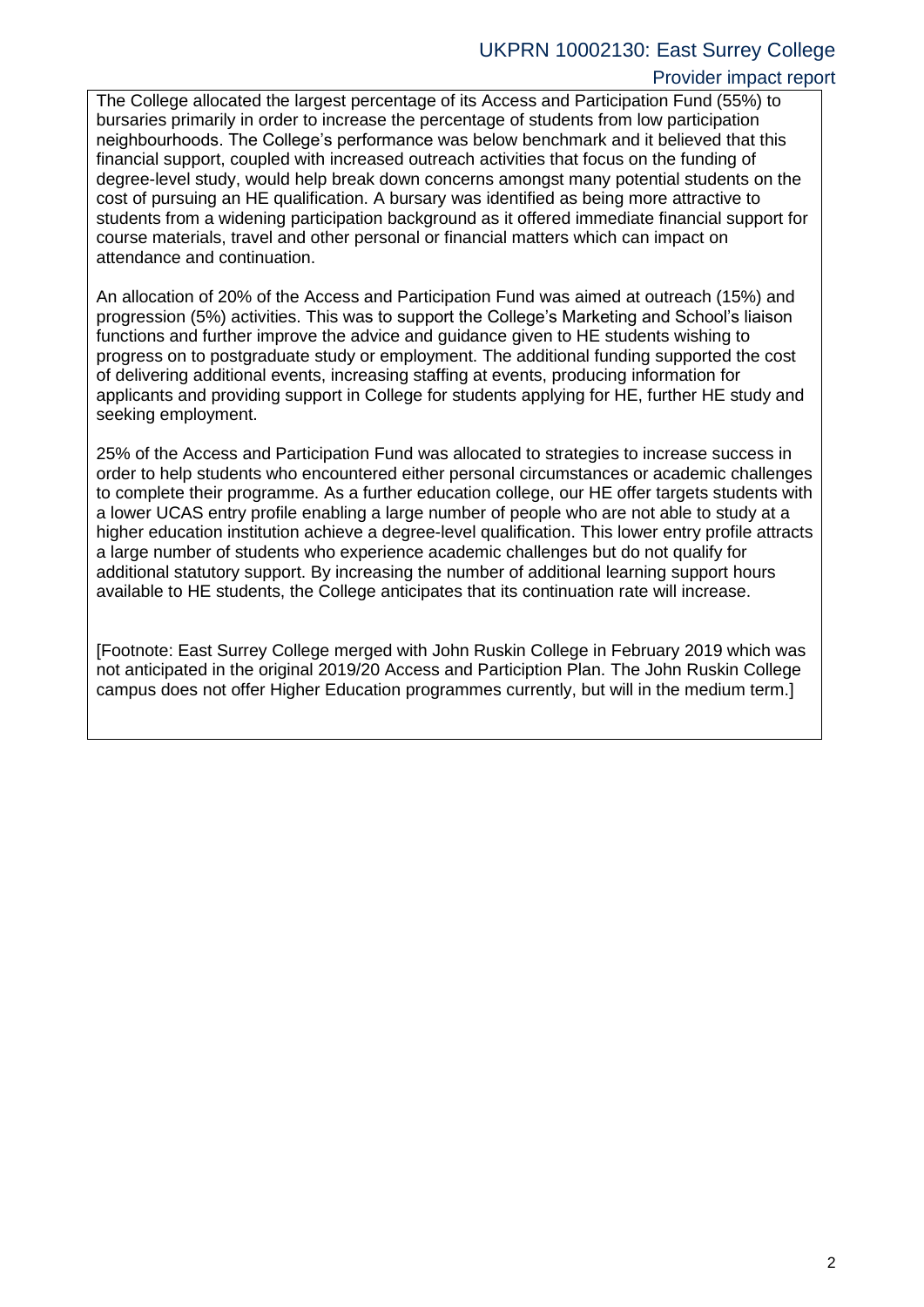## UKPRN 10002130: East Surrey College Provider impact report

## **2. Self-assessment of targets**

The tables that follow provide a self-assessment by East Surrey College of progress against the targets approved in its 2019-20 access and participation plan.

Please note the tables contain only a summary of target milestones approved in 2019-20 access and participation plans. Full information can be found in Table 8a - statistical targets and milestones and Table 8b -**Other milestones and targets** of East Surrey College's 2019-20 [access and participation plan.](https://www.officeforstudents.org.uk/advice-and-guidance/the-register/search-for-access-and-participation-plans/#/AccessPlans/)

Any optional commentary provided against the targets is given in [Annex B.](#page-8-0)

#### <span id="page-2-0"></span>**Statistical targets and milestones**

| <b>Reference</b><br><b>Number</b><br>(lifecycle)<br>stage) | <b>Description</b>                                                                                                                   | <b>Baseline</b><br>year | <b>Baseline data</b>          | 2018-19 milestone | 2019-20 milestone | <b>Units of</b><br>target | <b>Comparison</b><br>year | <b>Actual</b><br>performance<br>in comparison<br>year | <b>Target self-</b><br>assessment |
|------------------------------------------------------------|--------------------------------------------------------------------------------------------------------------------------------------|-------------------------|-------------------------------|-------------------|-------------------|---------------------------|---------------------------|-------------------------------------------------------|-----------------------------------|
| T16a_01<br>(Access)                                        | Further increase the proportion of<br>part time prescribed HE students<br>at the College (headcount) by<br>0.6% per year             | 2017-18                 | 35.6%                         | n/a               |                   | 36.4% Percentage          | 2019-20                   | 51.1                                                  | Expected<br>progress              |
| T16a_02<br>(Access)                                        | Maintain the proportion of students<br>with a declared disability at over<br>15% (headcount) or above                                | 2015-16                 | 13.4%                         | n/a               |                   | 13.8% Percentage          | 2019-20                   | 14.6                                                  | Expected<br>progress              |
| T16a_03<br>(Access)                                        | College Level 3 study programmes<br>to meet or exceed the relevant<br>national achievement rate in their<br>subject areas            | 2017-18                 | National rates as<br>in $E18$ | n/a               | tba               | Percentage                | 2019-20                   | 87.8                                                  | Expected<br>progress              |
| T16a_04<br>(Access)                                        | To double the percentage<br>(headcount) of young full-time<br>undergraduate entrants from low<br>participation neighbourhoods.       | 2017-18                 | 3.7%                          | n/a               | 4.6%              | Percentage                | 2019-20                   |                                                       | 1.5 No progress                   |
| T16a_05<br>(Access)                                        | To maintain the proportion of non-<br>white students at 13% (headcount)<br>or above                                                  | 2017-18                 | 12.9%                         | n/a               | $13% +$           | Percentage                | 2019-20                   | 22.6                                                  | Expected<br>progress              |
| T16a_06<br>(Progression)                                   | Establish two Honours top-up<br>programmes at the College by<br>2022/23 which provide an internal<br>progression route from Level 5. | 2017-18                 | $\overline{0}$                | n/a               | $\overline{0}$    | Other                     | 2019-20                   | $\overline{2}$                                        | Expected<br>progress              |
| T16a_07<br>(Success)                                       | To increase the continuation rate<br>for all prescribed higher education<br>programmes to 87% (headcount)                            | 2016-17                 | 86.3%                         | n/a               | 86.5%             | Percentage                | 2019-20                   | 91.4                                                  | Expected<br>progress              |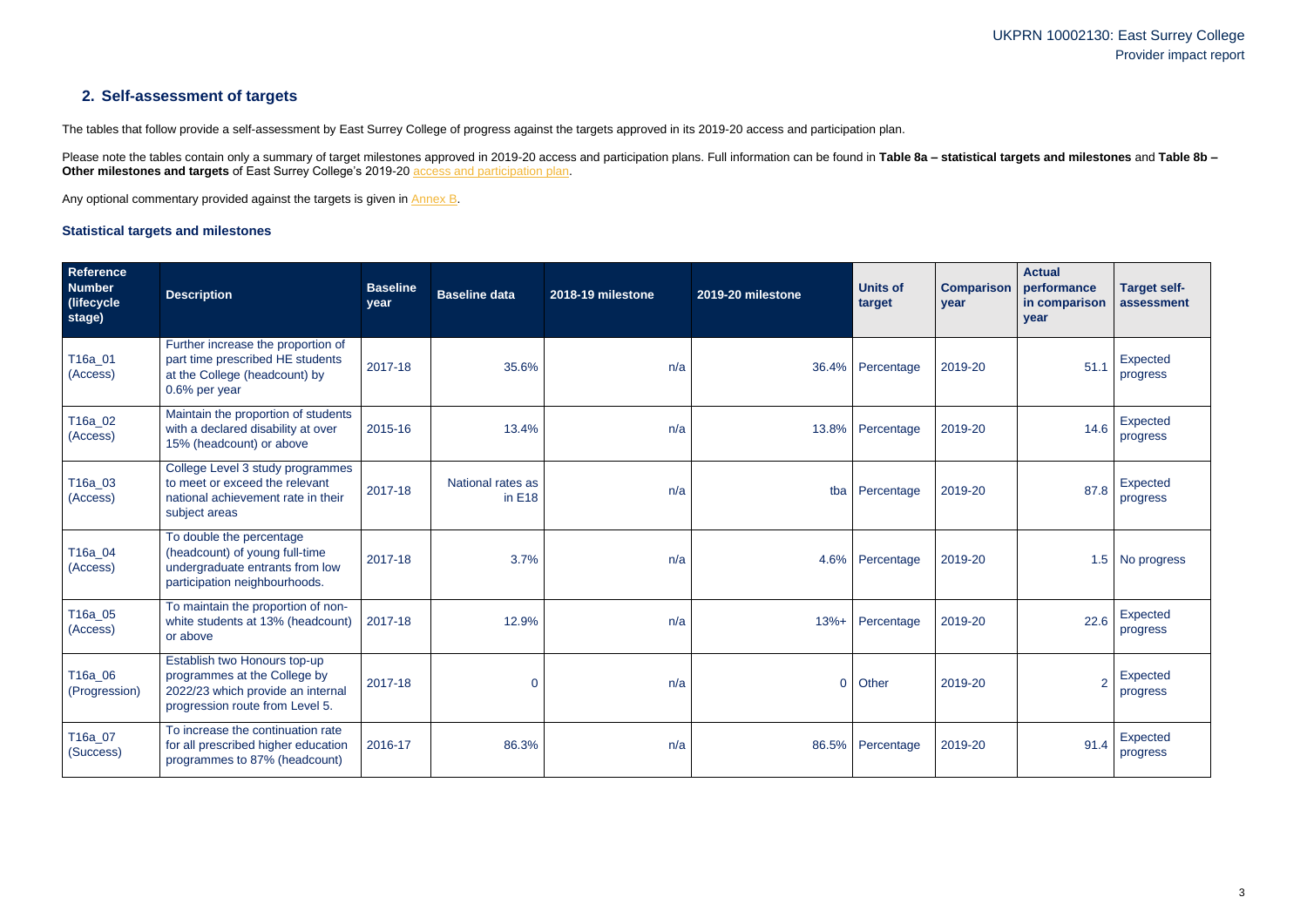|                     |                                                                                                                                                                                                     |         |     |         |         | UKPRN 10002130: East Surrey College<br>Provider impact report |
|---------------------|-----------------------------------------------------------------------------------------------------------------------------------------------------------------------------------------------------|---------|-----|---------|---------|---------------------------------------------------------------|
| T16a_08<br>(Access) | Work with the University of<br>Chichester to develop bridging<br>courses between FE & HE that<br>recognise and enhance current<br>skills and meet the needs of Health  <br>& Social Care employers. | 2017-18 | n/a | 0 Other | 2019-20 | Expected<br>progress                                          |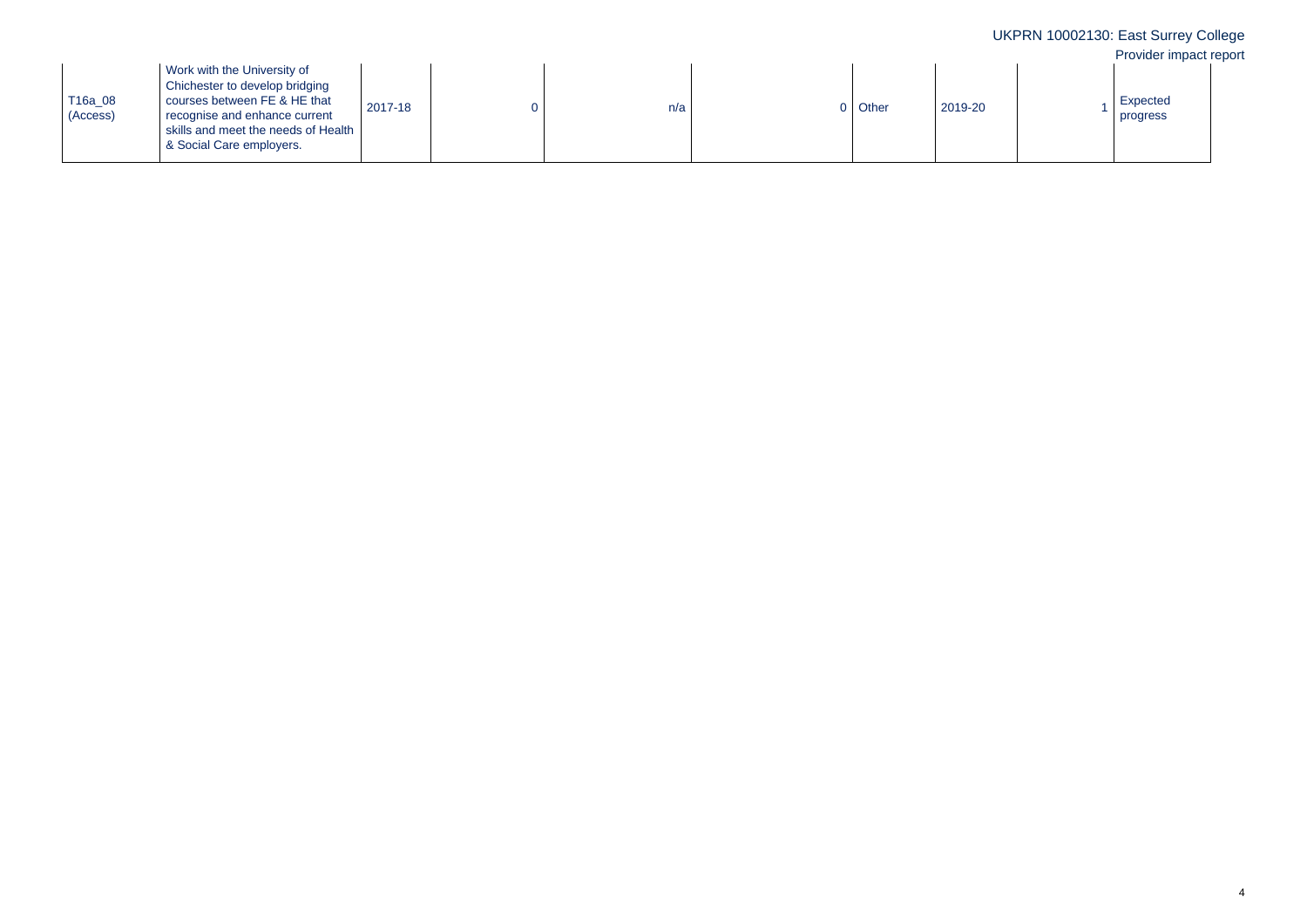## UKPRN 10002130: East Surrey College Provider impact report

# **Other milestones and targets**

No data was returned for this section in East Surrey College's 2019-20 **access and participation plan.**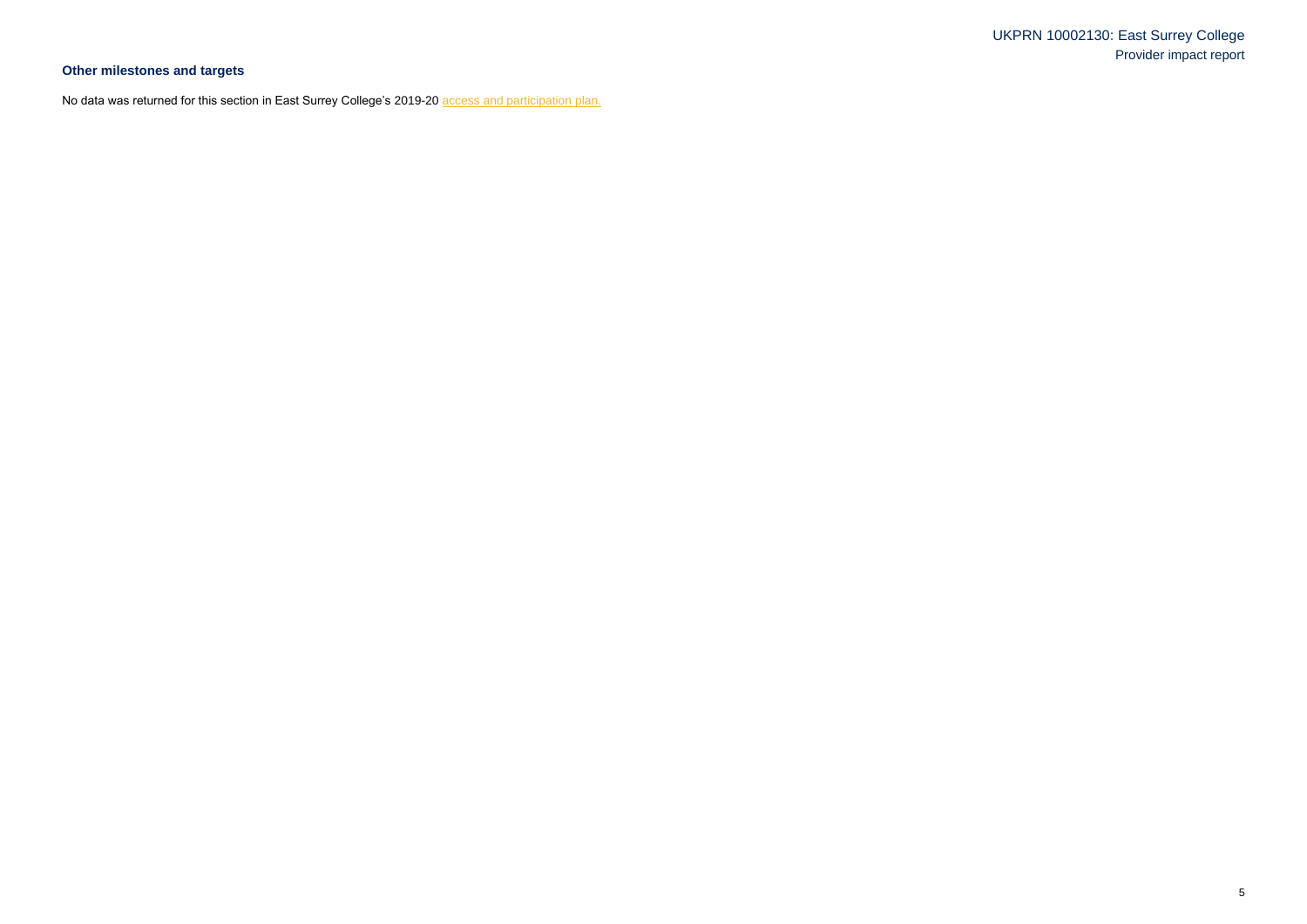### **3. Investment commitments**

#### **3.1. Access and participation investment for the last audited year**

Please note that some differences in predicted vs actual spend may be due to reporting differences between academic and financial years.

| <b>Financial year</b>    | 2019-20             |                    |                  |  |
|--------------------------|---------------------|--------------------|------------------|--|
|                          | Predicted spend (£) | Actual spend $(E)$ | Difference (ppt) |  |
| <b>Access investment</b> | £2,053.00           | £3,890.61          | 90%              |  |
| <b>Financial Support</b> | £7,526.00           | £1,000.00          | $-87%$           |  |

## **4. Action plan**

Where progress was less than expected East Surrey College has made the following commitments to increase the rate of progress against their targets.

| <b>Reference</b> | Steps that will be taken in the future to make expected progress against                                                                                                                                                                                                                                                                                                                                                                             |
|------------------|------------------------------------------------------------------------------------------------------------------------------------------------------------------------------------------------------------------------------------------------------------------------------------------------------------------------------------------------------------------------------------------------------------------------------------------------------|
| <b>Number</b>    | target                                                                                                                                                                                                                                                                                                                                                                                                                                               |
| T16a 04          | A much more ambitous target for Q1 and Q2 of all modes and ages was set in<br>the 2020/21 Access and Participation Plan. Because of our location, we find it<br>very challenging to attract day students from Q1 postcodes so in conjunction with<br>OfS advice we felt it more realistic to set a target for Q1 and Q2 together. In the<br>medium term we also aim to offer HE at our John Ruskin College campus which<br>is close to Q1 postcodes. |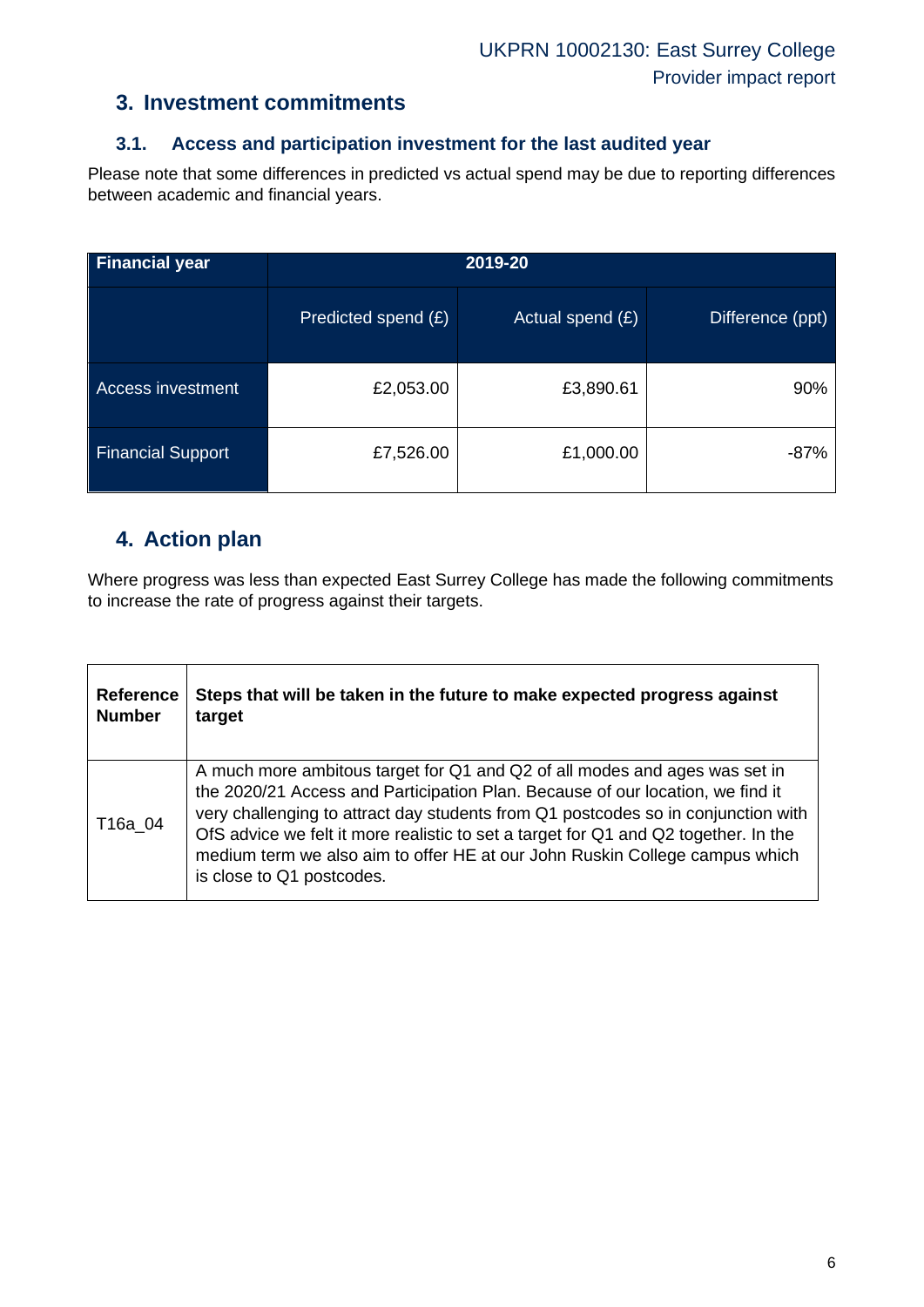# **5. Confirmation**

East Surrey College confirms that:

| Student engagement                                                                                                                                                                                                                            |  |  |  |  |  |
|-----------------------------------------------------------------------------------------------------------------------------------------------------------------------------------------------------------------------------------------------|--|--|--|--|--|
| Have you worked with your students to help them complete the access and participation plan<br>monitoring student submission?                                                                                                                  |  |  |  |  |  |
| <b>No</b>                                                                                                                                                                                                                                     |  |  |  |  |  |
| Have you engaged with your student body in the design, evaluation, and monitoring of the plan?                                                                                                                                                |  |  |  |  |  |
| Yes                                                                                                                                                                                                                                           |  |  |  |  |  |
| Verification and sign off                                                                                                                                                                                                                     |  |  |  |  |  |
| East Surrey College has confirmed that the information included in this impact report is accurate,<br>that it has been compiled in line with OfS guidance, and that it is being submitted on behalf of<br>the governing body of the provider. |  |  |  |  |  |
| Yes                                                                                                                                                                                                                                           |  |  |  |  |  |
| Accountable officer sign off                                                                                                                                                                                                                  |  |  |  |  |  |
| Name<br>Jayne Dickinson                                                                                                                                                                                                                       |  |  |  |  |  |
| Position<br>Principal (East Surrey College) and CEO (College Group)                                                                                                                                                                           |  |  |  |  |  |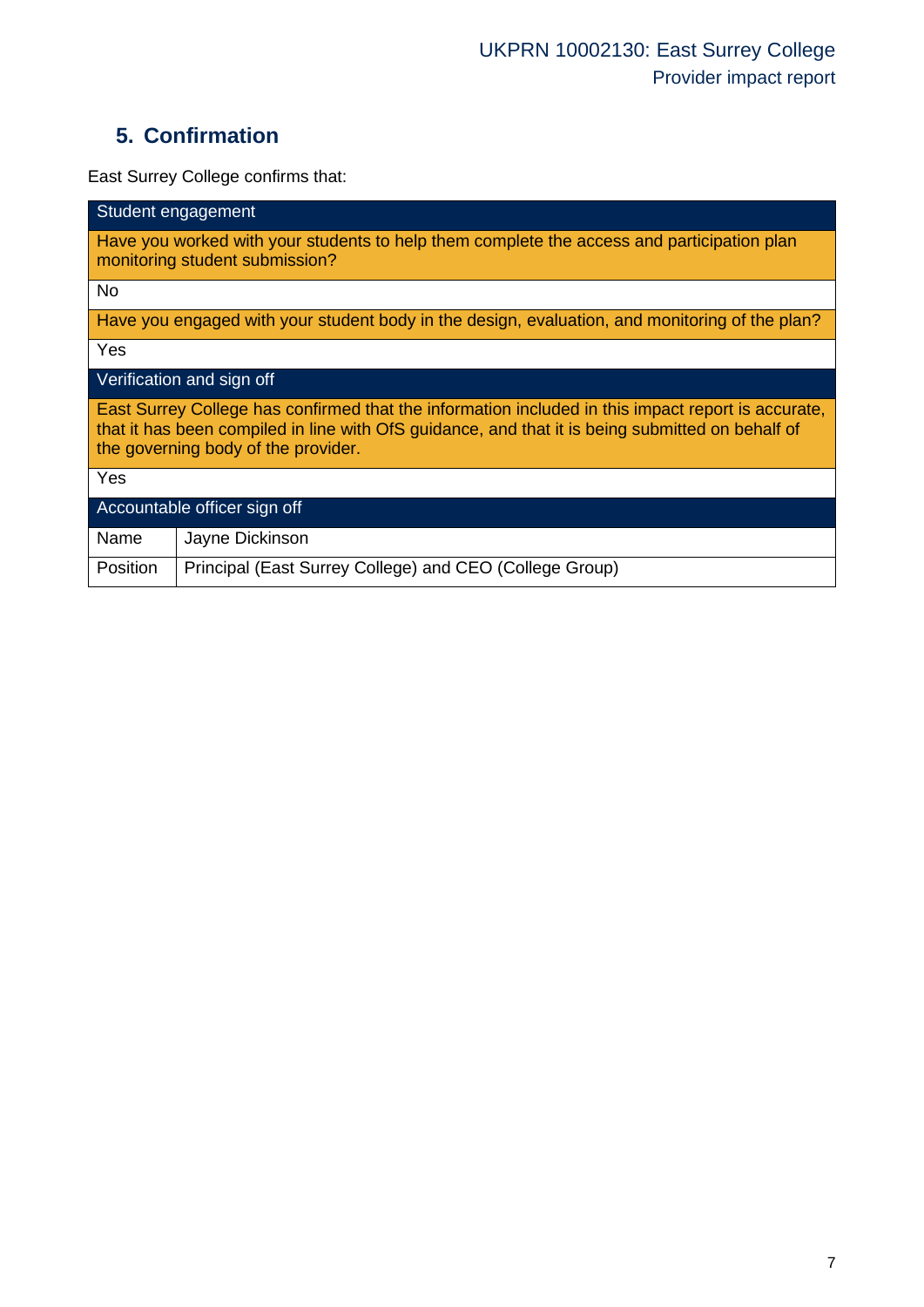#### **Annex A: Commentary on progress against targets**

East Surrey College's commentary where progress against targets was less than expected.

#### **Target reference number: T16a\_04**

How have you met the commitments in your plan related to this target?

No, in 2019/20 we fell short of the original commitment. It was very specific and did not anticipate the unprecedented movement in numbers towards part time provision at the College.

Have you taken any additional steps other than that detailed in the plan to reach the selected milestone?

We have promoted our HE provision heavily at our John Ruskin College campus (merger took place in February 2019 after this plan's submission) which is close to Q1 postcodes. We used in-person (2019/20) and online presentations (2020/21) via Google Meet due to Covid restrictions.